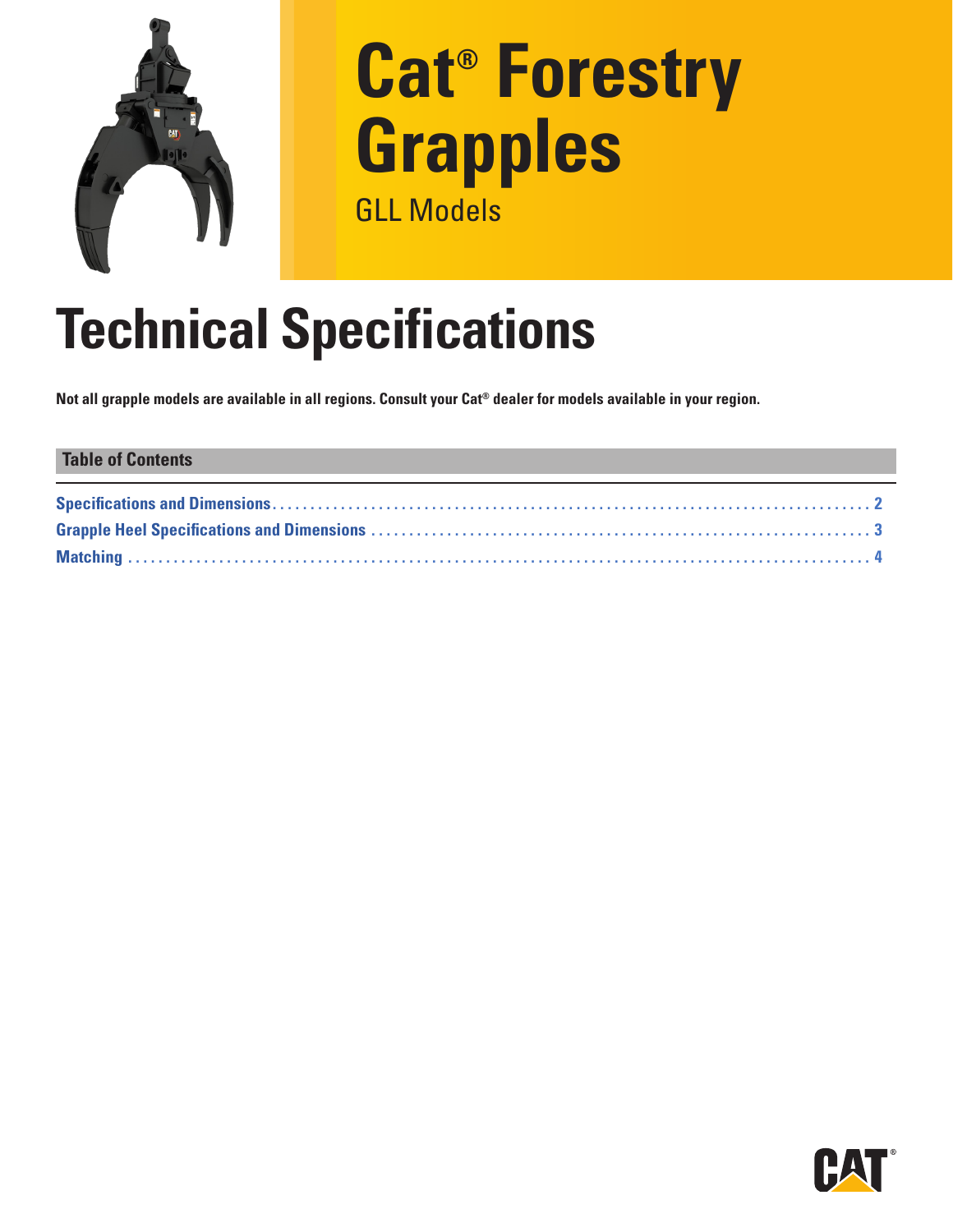# <span id="page-1-0"></span>**Forestry Grapples Technical Specifications**

## **Specifications and Dimensions**



| <b>Model</b> | Part<br><b>Number</b> | Weight |          | Width |       | <b>Rotation</b><br><b>Degrees</b> | (A) Maximum<br><b>Opening</b> |       | (B) Height,<br>Open |              | (C) Height,<br><b>Closed</b> |       | (D) Minimum<br><b>Opening</b> |      | <b>Rotation</b><br>Torque |        |
|--------------|-----------------------|--------|----------|-------|-------|-----------------------------------|-------------------------------|-------|---------------------|--------------|------------------------------|-------|-------------------------------|------|---------------------------|--------|
|              |                       | kg     | lb       | mm    | in    |                                   | mm                            | in.   | mm                  | $\mathbf{m}$ | mm                           | in    | mm                            | in.  | N∙m                       | ft-lb  |
| GLL52        | 591-0042              | 1253   | 2,762.40 | 561   | 22.09 | 360                               | 1321                          | 52.01 | 1839                | 72.40        | 887                          | 74.29 | 127                           | 5.00 | 153                       | 850.41 |
| GLL55        | 591-0043              | 1297   | 2.860.00 | 561   | 22.09 | 360                               | 1397                          | 55.00 | 1885                | 74.21        | 1958                         | 77.09 | 127                           | 5.00 | 1153                      | 850.41 |
| GLL60        | 591-0044              | 1388   | 3,060.00 | 561   | 22.09 | 360                               | 1524                          | 60.00 | 1975                | 77.76        | 2032                         | 80.00 | 127                           | 5.00 | 153                       | 850.41 |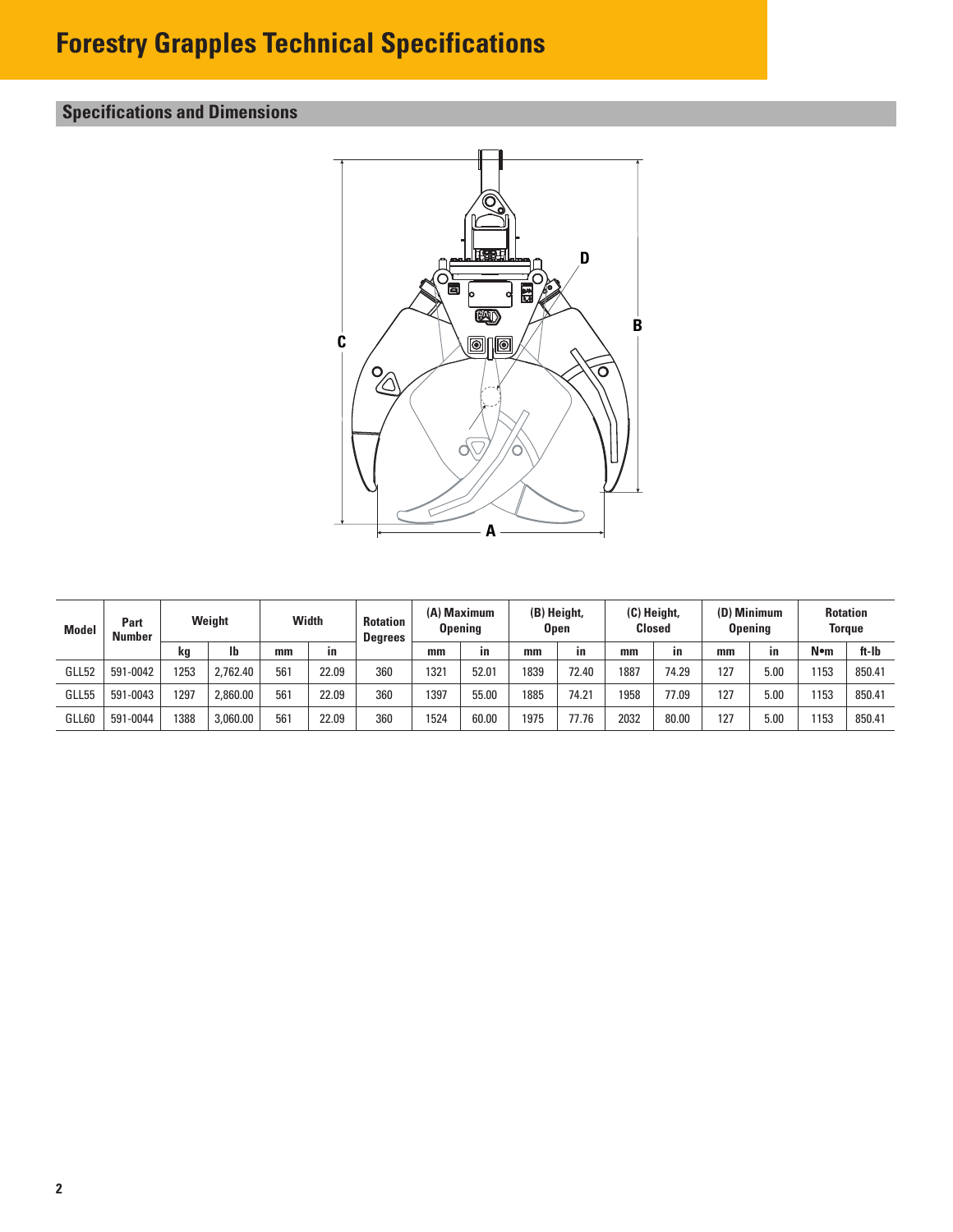# **Forestry Grapples Technical Specifications**

## <span id="page-2-0"></span>**Grapple Heel Specifications and Dimensions**



#### **Forestry Grapple Heel – Under-Under**

| <b>Machine Model</b> | Heel               | Weight |       | (A) Length |      | (B) Height |      | (C) Width |      |
|----------------------|--------------------|--------|-------|------------|------|------------|------|-----------|------|
|                      | <b>Part Number</b> | kg     | lb    | mm         | in   | mm         | ın   | mm        | ın   |
| 538 LL/320 FM        | 359-2555           | 725    | 1.595 | 2400       | 94.5 | 943        | 37.1 | 1275      | 50.2 |
| 548 LL/322 FM/324 FM | 501-8836           | 947    | 2,083 | 2510       | 98.8 | 1045       | 41.1 | 1260      | 49.6 |
| 558 LL/325 FM        | 441-7331           | 1070   | 2,354 | 2510       | 98.8 | 1045       | 41.1 | 1260      | 49.6 |
| 568 LL/330 FM        | 357-0054           | 1075   | 2,365 | 2510       | 98.8 | 1045       | 41.1 | 1260      | 49.6 |

Includes stick-to-grapple connector lines and mounting hardware.





### **Forestry Grapple Heel – Over-Under**

| <b>Machine Model</b> | Heel               | Weight |       | (A) Length |       | (B) Height |      | (C) Width |      |
|----------------------|--------------------|--------|-------|------------|-------|------------|------|-----------|------|
|                      | <b>Part Number</b> | kg     | lb    | $mm$       | in    | mm         | ın   | mm        | in   |
| 538 LL/320 FM        | 499-3659           | 920    | 2,024 | 2675       | 105.3 | 1230       | 48.4 | 1260      | 49.6 |
| 548 LL/322 FM/324 FM |                    |        |       |            |       |            |      |           |      |
| 558 LL/325 FM        | 504-6669           | 1180   | 2,596 | 2725       | 107.3 | 1230       | 48.4 | 1260      | 49.6 |
| 568 LL/330 FM        | 357-8736           | 1270   | 2.794 | 2730       | 107.5 | 1230       | 48.4 | 1260      | 49.6 |

Includes stick-to-grapple connector lines and mounting brackets.

#### **Forestry Grapple Heel – Under-Under Offset**

| <b>Machine Model</b> | Heel               | Weight |       | (A) Length |       |      | (B) Height | (C) Width |      |
|----------------------|--------------------|--------|-------|------------|-------|------|------------|-----------|------|
|                      | <b>Part Number</b> | kg     | lb    | mm         | ın    | mm   | ın         | mm        | ın   |
| 568 LL/330 FM        | 359-3085           | 1340   | 2,948 | 2950       | 116.1 | 1147 | 45.2       | 1283      | 50.5 |